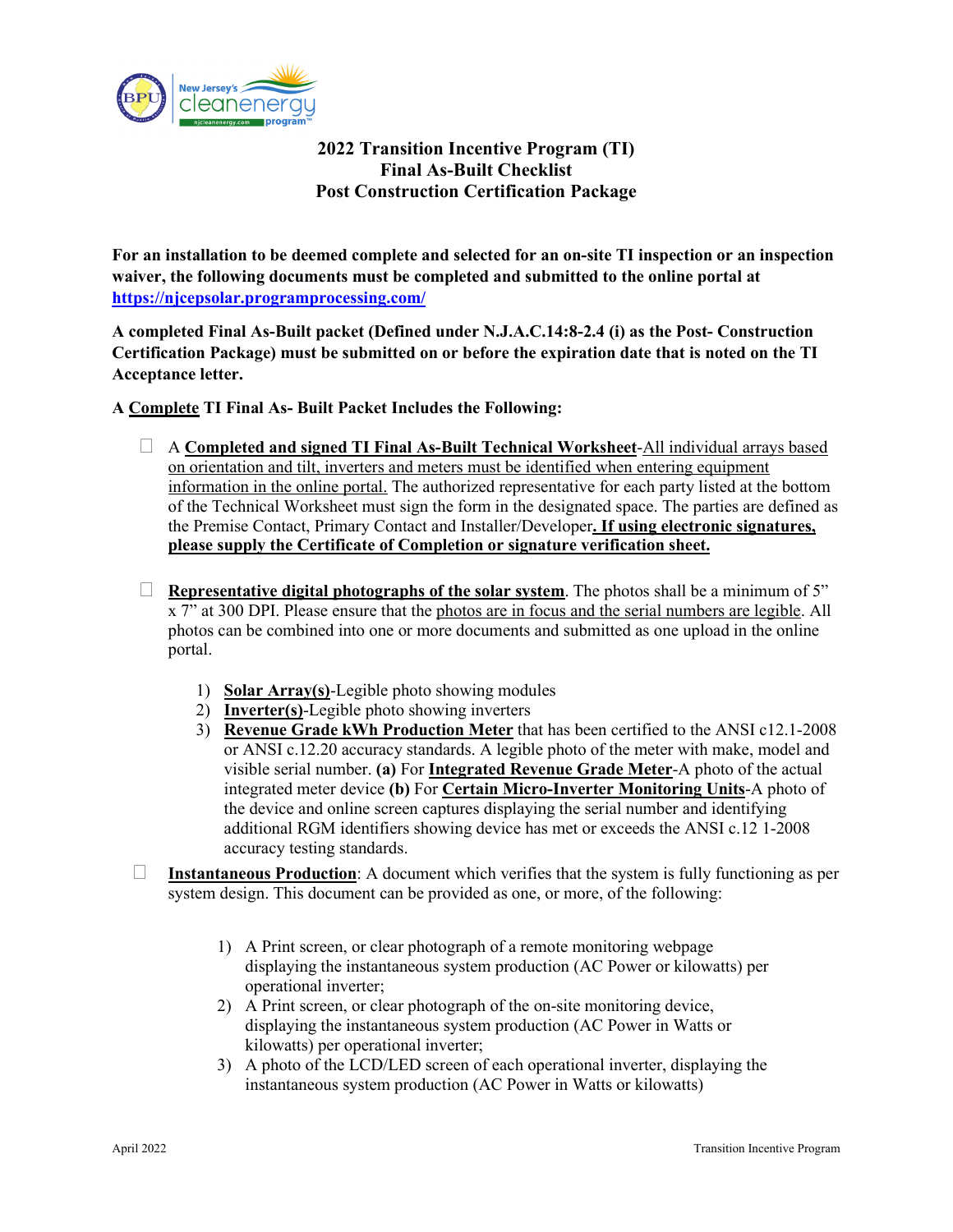

## **2022 Transition Incentive Program (TI) Final As-Built Checklist Post Construction Certification Package**

- **Self- Installations**-A copy of the signed Electrical Code Inspection (UCC) and any applicable permits must be included in the Final As-Built packet.
- **EDC Permission to Operate Notification** The written notification that the system is authorized to be energized from the utility. Per the N.J.A.C. 14:8-5.8 - Requirements after approval of an interconnection, once the Electric Distribution Company (EDC) performs an inspection or determines that no inspection is needed and has received an executed interconnection agreement from the customer-generator; the EDC shall notify the customer-generator in writing that the customer-generator is authorized to energize the customer-generator facility.
- $\Box$  If you installed an **Electric Storage Battery** with the solar system you must include a single line drawing showing the location of the solar equipment and electric storage battery together with a copy of the battery equipment specification sheet. If you have any questions, please contact Dan Murnane at dmurnane@trcsolutions.com
- **Utility Account Number-** If the initial TI application was submitted as new construction without a utility account number or the utility account number has changed since the initial registration, the new account number must be entered in the online registration portal.
- **For Community Solar Projects only:** An Affidavit certifying that the community solar facility was built and will be operated as it was proposed in the original application. The Affidavit can be found under the [TI Final As- Built Forms](https://njcleanenergy.com/renewable-energy/programs/transition-incentive-program)
- **For Grid Projects under Subsection (t) only: Post-Construction NJDEP Compliance Form**-This document with instructions can be found under the forms page at njcleanenergy.com.

Once the Final As-Built Packet is deemed complete, an automated selection process will determine if the installation will be selected for an on-site inspection or if it will receive a verification waiver.

The Premise Contact and Installer/Developer will receive an email informing them if they have been selected for an onsite inspection or have been waived an inspection. If the project is selected for an on-site inspection, the Premise Contact and listed installer/developer will be contacted to schedule an on-site visit by the TI Program Inspector. Unless requested, the installer/developer is **not required** to be present for the on-site visit. The installer/developer are **required to be present** for the inspection of non-residential projects and will be contacted via email by a Program Representative to schedule the inspection. If an Integrated Revenue Grade Meter device is installed at the site, the installer must be present for the on-site inspection.

"Construction Complete" (Commence Commercial Operations), as defined by the Program Manager for purposes of implementing the Transition Program, is the date of the EDC Permission to Operate (PTO).